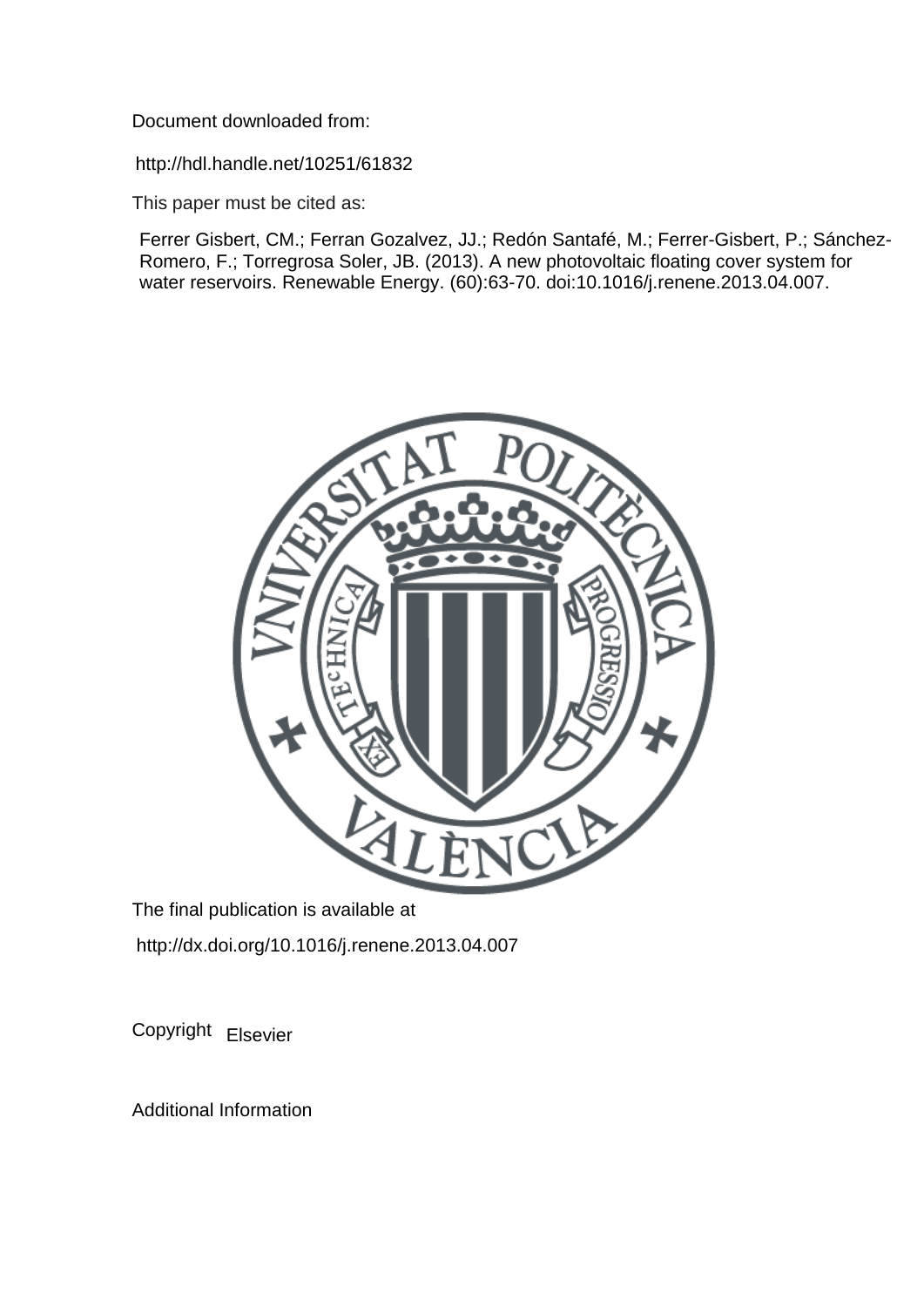# **A NEW PHOTOVOLTAIC FLOATING COVER SYSTEM FOR WATER RESERVOIRS**

## **Carlos Ferrer-Gisbert1 , José J. Ferrán-Gozálvez1 , Miguel Redón-Santafé1 \*, Pablo**   $\mathbf{F}$ errer-Gisbert<sup>2</sup>, Francisco J. Sánchez-Romero<sup>1</sup>, Juan Bautista Torregrosa-Soler $^1$

<sup>1</sup> Universidad Politécnica de Valencia. Departamento de Ingeniería Rural y Agroalimentaria. Camino de Vera s/n 46022 Valencia, Spain.

2 Universidad Politécnica de Valencia. Departamento de Proyectos de Ingeniería. Camino de Vera s/n 46022 Valencia, Spain.

\* Correspondance to: Miguel Redón-Santafé. Universidad Politécnica de Valencia. Departamento de Ingeniería Rural y Agroalimentaria. Camino de Vera s/n 46022 VALENCIA, Spain

miresan@agf.upv.es

#### **Abstract**

This paper describes a new photovoltaic floating cover system for water reservoirs developed jointly by the company CELEMIN ENERGY and the Universidad Politécnica de Valencia. The system consists of polyethylene floating modules which, with the use of tension producing elements and elastic fasteners, are able to adapt to varying reservoir water levels.

A full-scale plant located near Alicante (Spain) was built in an agriculture reservoir to study the behaviour of the system. The top of the reservoir has a surface area of 4700  $m<sup>2</sup>$ but only 7% of such area has been covered with the fixed solar system.

The system also minimizes evaporation losses from water reservoirs.

**Keywords:** Photovoltaic floating cover, water reservoirs, evaporation water losses

#### **1. INTRODUCTION**

Nowadays, farmers' income is strongly affected by the electricity costs. High production costs, small farm size, competitive international markets and the water deficit are the main causes that characterize the difficult situation of the Spanish agriculture.

The demand for energy is to increase in the agriculture industry as a consequence of the greater use of the water resources and the modernization plans carried out in the last decades. The installation of more efficient irrigation systems has led to water savings; however, power consumption has grown because of increasing pumping needs and filter operations. So, although water efficiency has improved in the agriculture sector, electric power demand has increased substantially. Upward revisions of the electricity rates and uncertain future scenarios adversely affect the price of water.

The solutions to these problems come not only from setting special electricity rates for irrigation but also from improving the energy and water efficiency of the irrigation systems. Renewable energy sources emerge as a way to counter-balance such situations.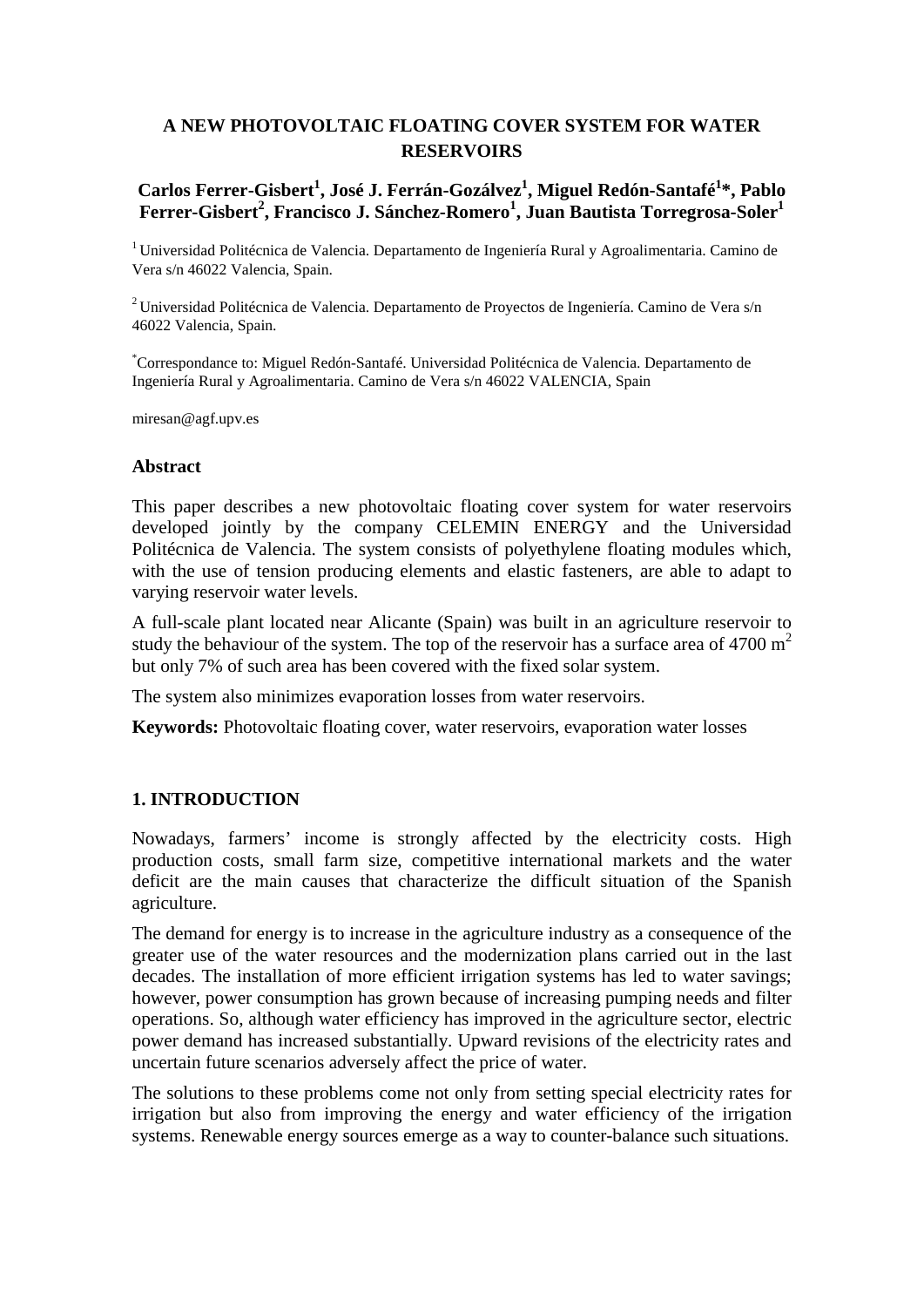The new irrigation plans involve the transformation of traditional systems into pressurized systems. In most cases, this modernization has demanded the construction of water reservoirs. Among the different storage systems available, earth reservoirs waterproofed with geomembranes are the most widely used solution.

In arid and semi-arid climates, water stored in reservoirs would be better managed if evaporation losses from the water surface were reduced.

In this sense, Bengoechea et al. [1] studied the water evaporation rate in agricultural water reservoirs in the south of Spain (Almeria) and estimated that water losses by evaporation in farms amounted to 17 percent. Martinez et al. [2] estimated water losses of 60 hm<sup>3</sup> for the Segura Basin (Murcia, Spain), which means more than 8% of the available water supply for irrigation purposes. Craig et al. [3] suggested that evaporation phenomena in agricultural reservoirs in Queensland (Australia) were the cause of a total water loss of  $1,000$  hm<sup>3</sup>, i.e. about 40 percent of its total storage capacity. Gökbulak et al. [4] made similar studies from lakes and dams in Turkey and estimated potential water savings of more than 20%.

The above results highlight that the evaporative losses from water storages at both the farm and the regional scales can be large. Thereby, the assessment of such losses and the development of evaporation mitigation techniques is crucial for preserving the limited water resources [5, 6, 7].

In the last decades, several evaporation control products were developed to control evaporation losses from water reservoirs [8]. These products range from floating covers, modular covers, shade structures, chemical monolayer covers and biological and design methods. Craig et al. [3] highlighted the good performance of mechanical methods, either floating systems or suspended shade structures. The evaporation reduction achieved with such systems is around 80%.

Moreover the use of floating covers provides other benefits like:

- lower filtering costs (by controlling sunlight and water temperature),
- much longer duration of the geomembranes,
- reduced silt accumulation.

But there is a lack of technical studies about cover systems for irrigation reservoirs. Although in Spain a standard for reservoir covers has been recently published [9], its scope is for systems based on geomembranes (not on floating ones) and it focuses on the execution process, not on system design.

However, latest trends show an increasing interest for developing membrane and spatial structures to minimise water evaporation [10, 11].

The Photovoltaic Floating Cover System (PFCS) described in this paper is the synergic response to the issues mentioned above and is highly innovative in today's agriculture sustainability. On the one hand, an evaporation mitigation technology is applied into agricultural water reservoirs. On the other hand, the production of clean energy is envisaged as a means of balance the electricity costs either exporting the electricity back to the grid or enabling to generate power for self-consumption [12].

The solution consists of a continuous platform placed above the water level by replicating a floating module which acts as the support of the photovoltaic panels. To our knowledge, no detailed studies assessing the performance of a photovoltaic covering system for reservoirs have been published to date. Also, a distinguishing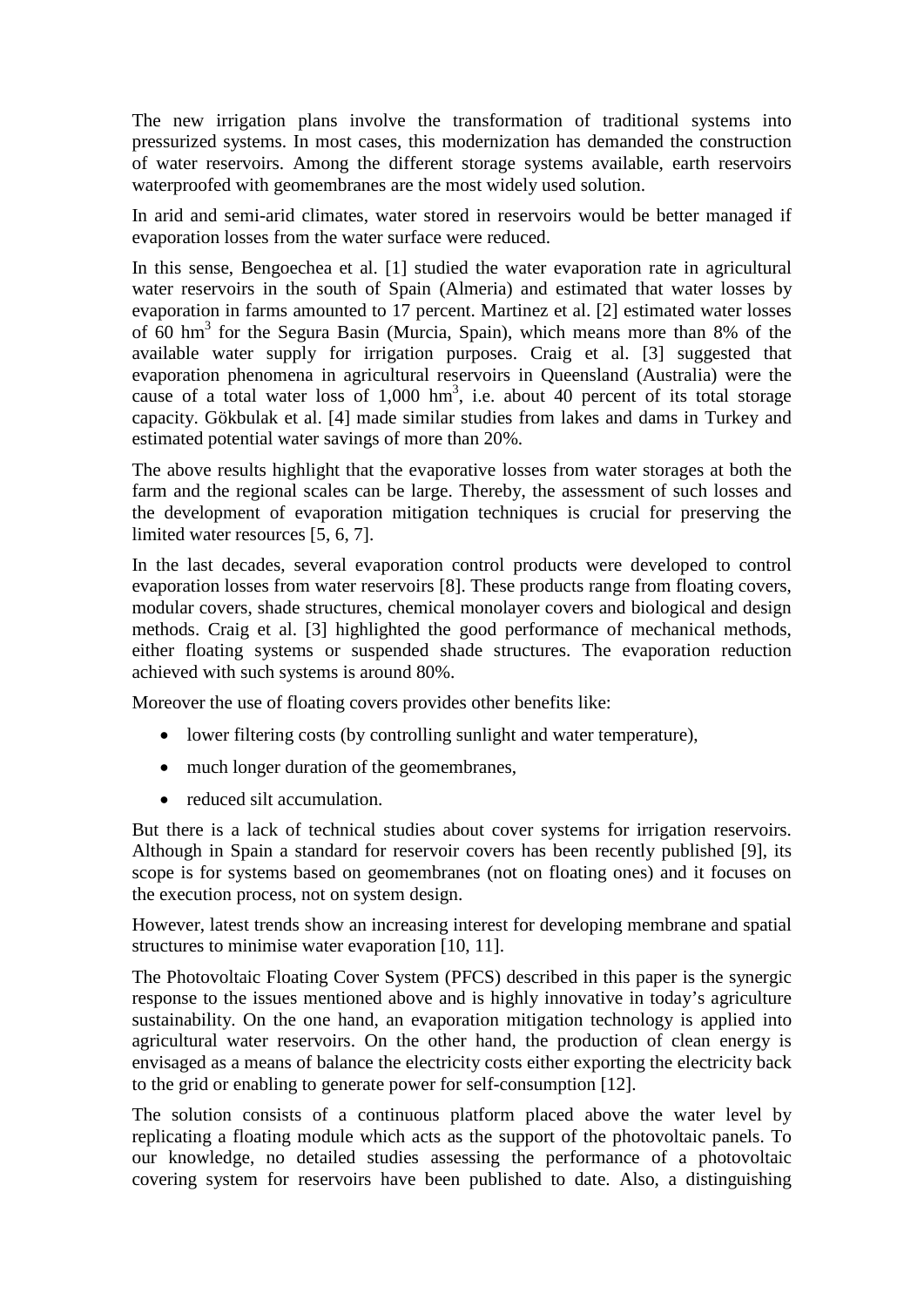element of the present system is that covers the whole area of the reservoir (bottom surface and upstream slope areas).

## **2. KEY DESIGN ELEMENTS**

The primary purpose of the PFCS is to improve water and power efficiency of agricultural irrigation reservoirs as illustrated in Figure 1. The water surface is covered with a number of floating modules which are joined together by means of pins. Incident solar radiation is used to produce renewable energy. Additionally, properly designed reservoir cover systems prevent fluid loss due to evaporation and by blocking off sunlight they prevent algae bloom.

## Figure 1: Water & energy balance: a) Uncovered reservoir. b) Photovoltaic Floating Cover System

The key design factors affecting the performance of the system are:

- Good structural performance of the floating platform as a partially submerged body.
- Good structural behaviour of the reservoir and floating cover as a whole.
- Ability to adapt to varying reservoir water levels and reservoir layouts.
- Meeting the PV installation requirements.
- Minimizing in-situ work during construction and exploitation.

In summary, the primary purpose of the system is to meet the water requirements of the reservoir while maximizing power production.

## **2.1 Suitability assessment of the reservoir layout**

Floating cover systems require site specific planning and design to be successful. Most reservoir designs are irregular in order to better fit land topography. Moreover, both the reservoir's walls and the different design layouts for the internal 3D geometry of the reservoir are highly variable. As a consequence, the geometry of the floating module has to be versatile enough to properly adapt to different internal geometries of the water reservoir.

## **2.2 Geometry of the floating module**

The floating module's geometry was designed taking into account two main issues. First, the dimensions of the module must be adapted to commercial photovoltaic panels. Second, the modules must cover the maximum possible water surface to prevent water evaporation.

The solar issues under analysis were: photovoltaic panel dimensions and tilt angle, number of units to be installed, distance between panel rows to prevent shade effects and access ways to ease operational maintenance.

Several configurations and geometries of the floating module were studied before selecting the design presented in Figure 2, which comprises two  $1.6x1.0m / 200 Wp$ panels and a 0.5m access way.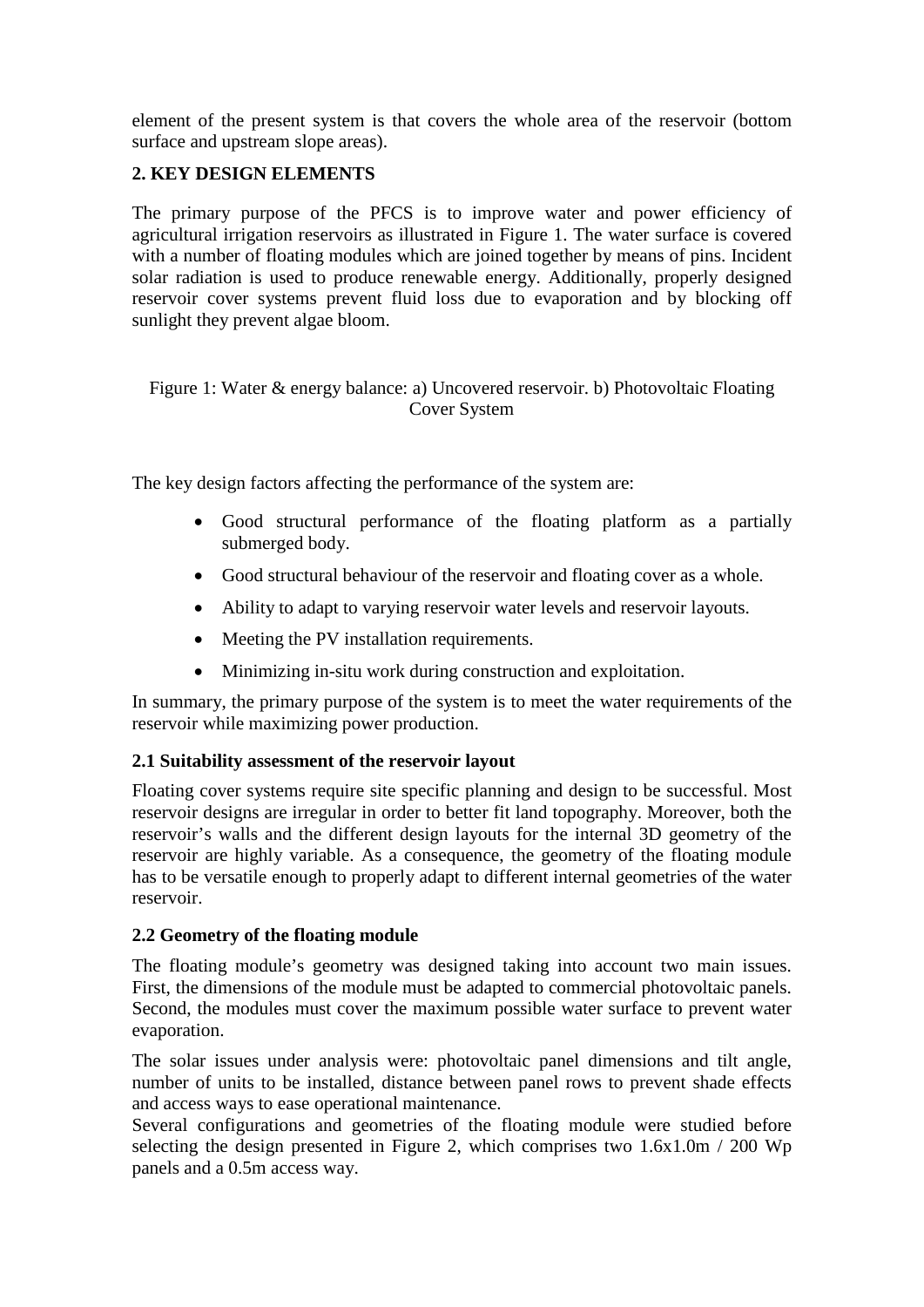#### Figure 2: Layout of the floating module

For the latitude of the field site (Agost, Alicante province, Spain), 30º is the optimal tilt angle for the fix solar panels to maximize energy production. However the shade analysis for the prototype installed in the reservoir named "El Negret", revealed (Table 1) that lower tilt angles not only provided better electrical performance but also a more regular module geometry. As the tilt angle of the FV array decreases, it is needed a shorter distance between row lines of PV panels to prevent interactive shadows. As a result, a more homogeneous module grid was obtained. Besides, low tilt angles significantly reduced the effects of wind uplift and drifting. Since wind forces play an important role in the structural behaviour of the system, the use of low tilt angles will improve the global performance of the system. Also, Table 1 shows the energy yield obtained from meteorological data and a global performance ratio of 0.75.

Table 1: Number of photovoltaic units and power installed depending on the tilt angle

## **2.3 Orientation of the photovoltaic panels**

The layout shown in Figure 3 illustrates a particular case of a reservoir. First, the main axes of the cover (key directions of the floating modules) were determined taking into consideration the south cardinal and the direction of the reservoir slopes.

Figure 3: Cover configuration for a particular case study

The reservoir shown in Figure 3 has a rather rectangular geometry; moreover, the main longitudinal axes of the reservoir are aligned with the cardinal directions, so the solar panels faced south. However, such configuration will not be suitable for other sites where the slope's alignment of the reservoir does not fit the south orientation. Therefore, in such cases, the PV panels will be installed with higher deviations from the south direction since the directions of the reservoir slopes will always prevail over power production to achieve a good coupling of the whole platform inside the reservoir. Therefore, the successive rows of PV panels uniformly lean above the slope as the water level of the reservoir decreases without introducing biaxial forces and torsion stresses between modules.

Table 2: Power loss vs. azimuth rotation

As a result, there would be reservoirs where the main alignments of the platforms are no directly orientated to south. However, Table 2 compares the global irradiation expressed in equivalent sun hours of the system for a tilt angle of  $10^{\circ}$ , latitude of  $38^{\circ}$  (prototype reservoir conditions) and azimuth rotation between 0 and 60º. As can be seen, azimuth variations are not relevant when using low tilt angles since the losses of irradiation are not significant.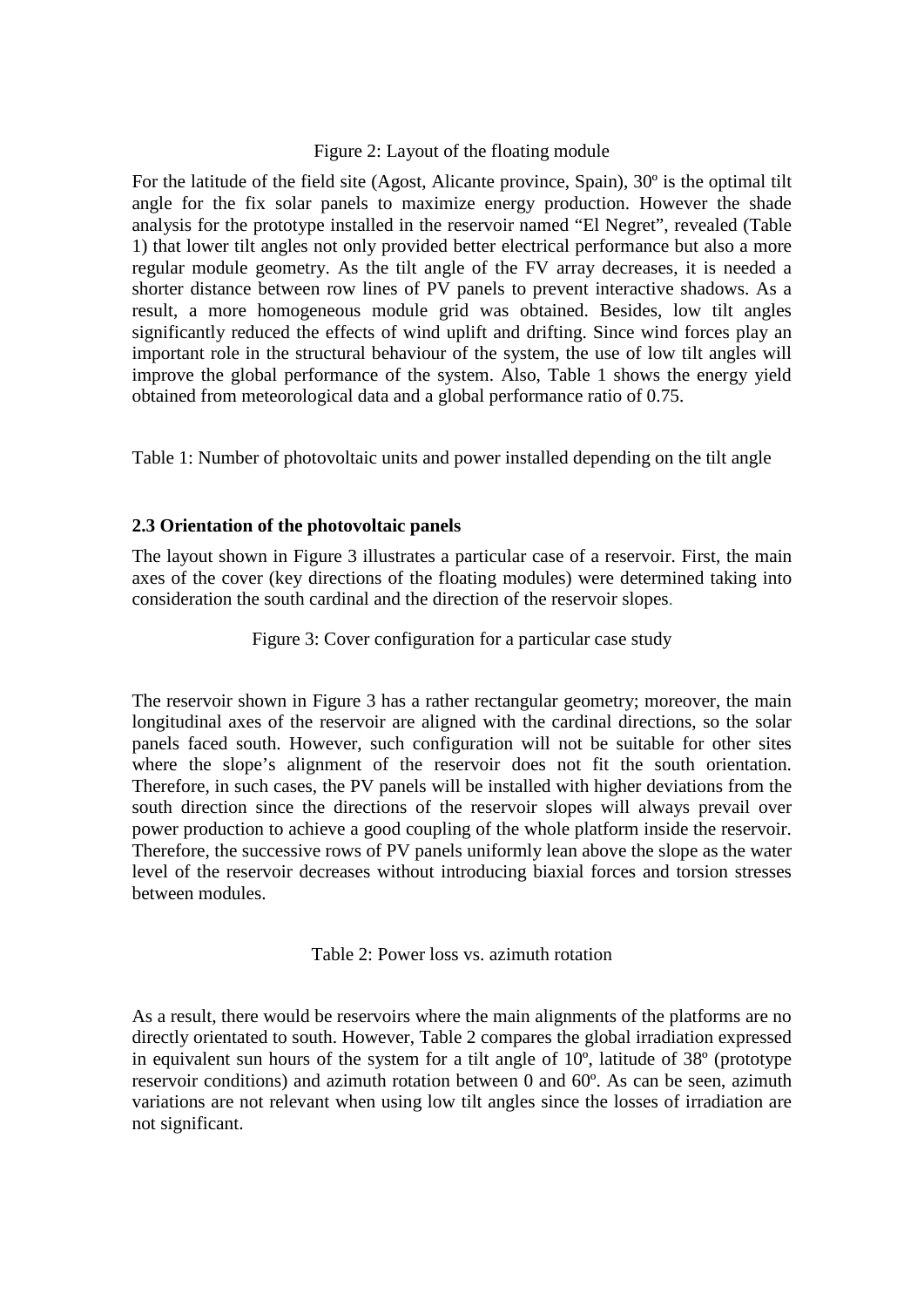## **3. DESCRIPTION OF THE SYSTEM**

The cover consists of a floating module, sized 2.35 x 2.35 m, which is used as a frame for supporting a grid of units. Each module is joined to its adjacent ones with a metallic pin-anchorage. The platforms are fix-moored on the top of the reservoir.

The system can be applied to any water storage structure not exposed to heavy wave forces (ponds, tanks, reservoirs, lagoons, etc). However, the system described in this paper was designed to be used in agricultural reservoirs.

## **3.1. Floating modules**

The pontoon is the key element of the system. It has to ensure the stability and buoyancy of the system and it is the basis of the photovoltaic plant. As shown in Figure 4, the module was designed to accommodate two standard solar panels with a tilt angle of 10º and a 0.5m access way located behind the upper side of the panels. It is shaped like a boat consisting of two hulls separated by an upper platform. The three main elements form a single square unit of  $2.35$  m x  $2.35$  m and a height of 0.40 m. After considering several alternatives, the material selected was medium density polyethylene made by rotomoulding.

Figure 4: Floating module

The two hulls have a trapezoidal section and a draft of 0.2 m. They were placed longitudinally on the bottom of the pontoon. A slack and smooth contact between the module and the reservoir´s geomembrane is needed to ensure excellent resistance to punctures [13]. The bottom of the trapezoidal hulls is thin and with rounded edges.

On the other hand, the technical requirements of the upper side of the pontoon are different from those of the bottom. The platform must resist several design loads, such as dead and live loads and wind uplift and drifting, so that it must be stiffer. The top side of the module consists of several rectangular gutters. As can be seen in Figure 4, these elements divide the platform into smaller units that improve the stiffness and the load bearing capacity of the system.

This configuration enables the installation of the horizontal steel frame which supports the solar panels. Also, the horizontal frame is a linking element that distributes the structural forces among the modules. Some additional gutters are used for the electrical wiring.

Finally, and in order to improve the stiffness and stability of the pontoon, both sides are attached by four vertical hollow cone-shaped columns. Such supports are symmetrically placed on the gutter's intersection.

On each side of the floating module there is a half-cylinder boss. The horizontal steel frame is placed vertically above the place where the half-cylinders rest.

These elements are built in during the manufacture of the module and their main role is to join adjacent modules and allow for the installation of the grid system. Thanks to this mechanism, the whole platform is able to transmit tension forces by means of the metallic rods, and compression forces through the contact of the plastic half-cylinders.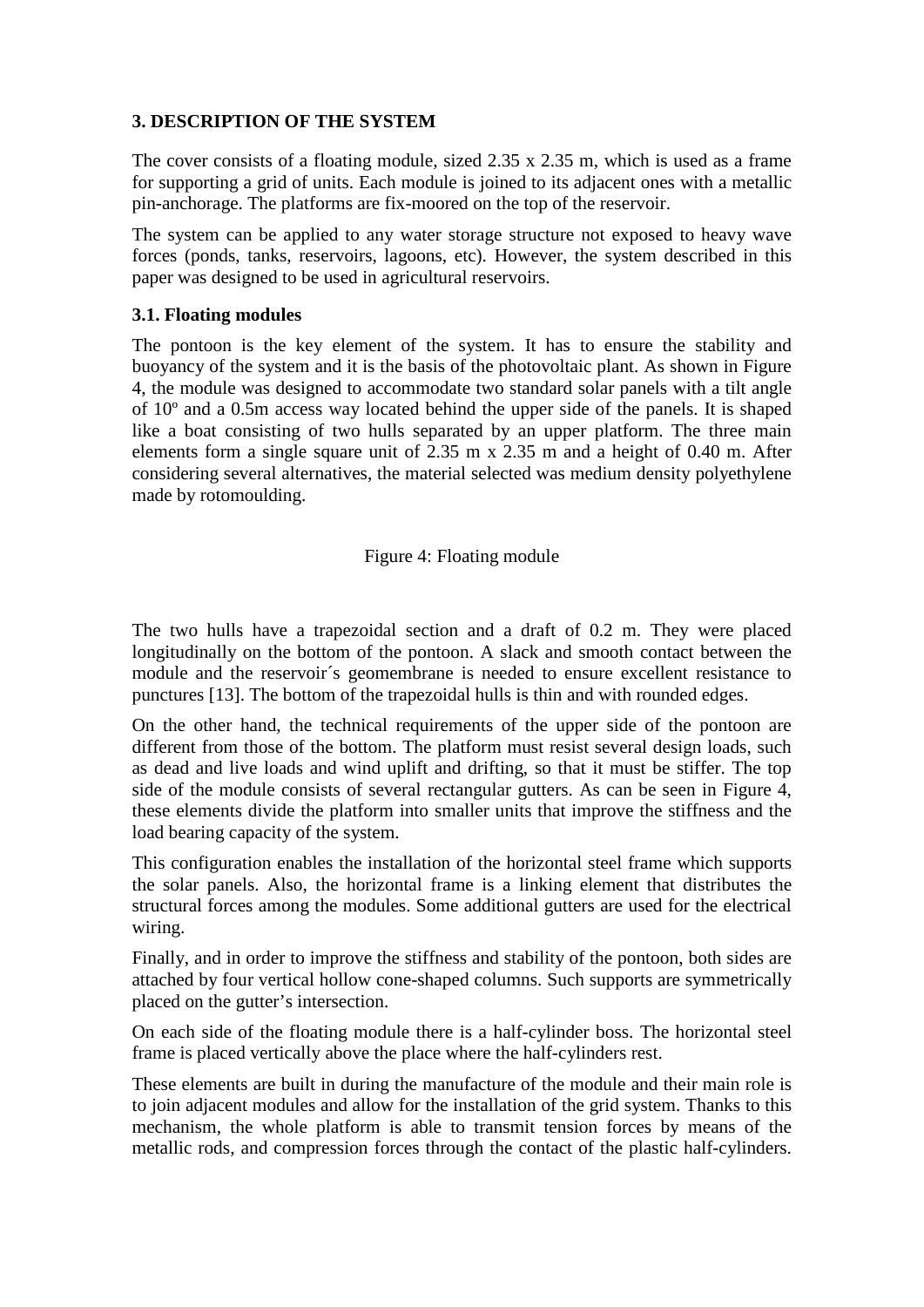In this way, downward rotation is controlled on the vertical plane. However, it is free to rotate upwards because the contact between successive half-cylinders tends to separate.

The aforementioned design features provide a better coupling of the system in singular areas of the reservoir such as the bottom and the internal walls.

Point loads on the platform may cause overlapping between adjacent horizontal halfcylinder bosses. To prevent such negative effect, vertical bosses are placed at the ends of the horizontal bosses thus limiting differential settlement.

The floating module described meets the design requirements. It is a safe, hollow and airtight element which can be made by the rotational molding technique.

## **3.2. Joints between floating modules**

As previously mentioned, the cover layout is formed by a grid of modules joined together by means of metallic rods. The mechanism consists of a pinned joint that enables both the transmission of horizontal forces and vertical rotations, and allows the fitting of the cover to the geometry of the reservoir.

## **3.3. Elastic joints**

The elastic joints enable the opening of the cover. In this way, the system can easily adapt to varying reservoir water levels. When the reservoir is empty, the longitudinal slope is longer than the surface of the full reservoir. To solve this problem, a number of elastic joints are placed along the main axes of the reservoir.

In the case of full reservoir, the elastic joints remain closed and the system practically covers the entire water surface. However, when the reservoir is empty, the elastic joints are completely opened and the system covers the internal walls of the reservoir. The grid of modules can adjust to any situation between these two extremes.

The opening mechanism is almost symmetrical to the main longitudinal axis of the reservoir. However, its installation and its mechanical and geometrical design will depend on the particular features of the site.

The modules situated at the outer cover perimeter are rigidly fixed to the top of the reservoir as follows.

#### **3.4. Rigid anchorages**

A rigid support along the perimeter of the reservoir is needed to withstand the dead loads acting on the reservoir slopes and the lateral forces caused by wind and waves. The anchorage system designed is made up of a pile foundation, a pile cap and a continuous perimeter floor.

The piles are placed at spaced intervals all around the reservoir's perimeter.

## **4. DIGITAL AND REAL SCALE PROTOTYPE**

During the engineering design phase, several numerical and digital models were developed (further details on reference [12]). After the conceptual design, a real scale prototype was implemented in "El Negret" reservoir (Alicante) in order to check the real performance of the system, assembling process and power characterization.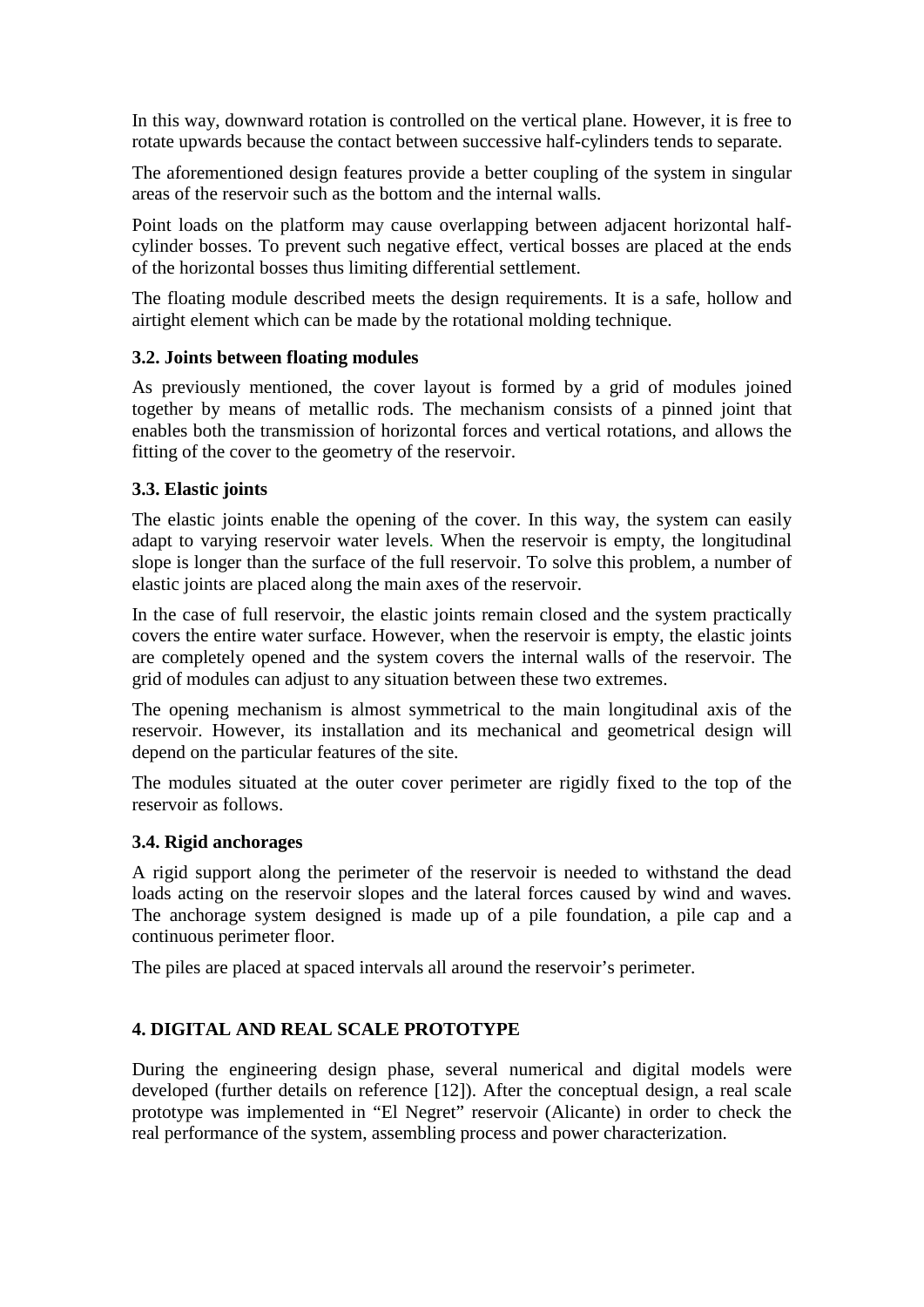## **4.1. Numerical and digital models**

The numerical models served to check the structural behaviour, buoyancy, mechanical interferences and energy gain of the system. The next step consisted in determining the engineering specifications of the components for further drawing and design [12].

Conventional methods and computational techniques were used to check the elements of the system. Digital models of the system were also developed as can be seen in Figure 5.

#### Figure 5: Digital model visualization

The finite element method (FEM) was a key tool used in the design of the floating module. The shape complexity of the module led us to combine Computer Aided Design (CAD) and FEM. The pontoon is made of medium density polyethylene (MDPE). Firstly, Figure 6 shows the four previous models modelled and analysed to withstand the forces of the system. The main loads acting on the system are summarized below: dead loads, photovoltaic panels, maintenance live loads, wind pressure and buoyancy forces.

## Figure 6: Previous models of the floating module

Secondly, the specific design issues of rotomoulding together with the mechanical feedback gained with the four previous models enabled the conception of the pontoon consisting on two basic elements (Figure 7): a MDPE floating module and a horizontal steel frame supporting the PV array and loads due to weather conditions. A rigorous analysis of the structural response of the pontoon was carried out with different thicknesses (3-8 mm) to assess the performance of the pontoon [12, 14].

According to plastic design [16, 17], a non-linear structural approach is performed since: i) Plastic materials exhibit a non-linear behaviour even at small strain values. Additionally, time and temperature enhance such effect, ii) MDPE undergoes significant geometric changes under load. So, changing the shape of the structure changes its stiffness. Therefore, the analytical approach must fit the geometric characteristics of the model, iii) The combined analysis of the plastic module and the metallic frame requires the mechanical interaction of two materials with different rheological behaviour.

The thorough parametric study determined a minimum thickness of 4 mm to meet the strength and deformation plastic conditions [18]. Meanwhile, the rigid frame is made from cold-formed steel profiles with UF-60x3 sections.

Figure 7: FEM Modelling (Plastic module + metallic frame)

#### **4.2 Real prototype**

Around 7% of the water surface of the reservoir named "El Negret" (Figure 8) was used as a real scale prototype in order to check the behaviour of the system and make the appropriate technical and experimental changes.

The reservoir is located in Agost, a town near Alicante (East of Spain). The earth reservoir was covered with a high density polyethylene (HDPE) geomembrane. The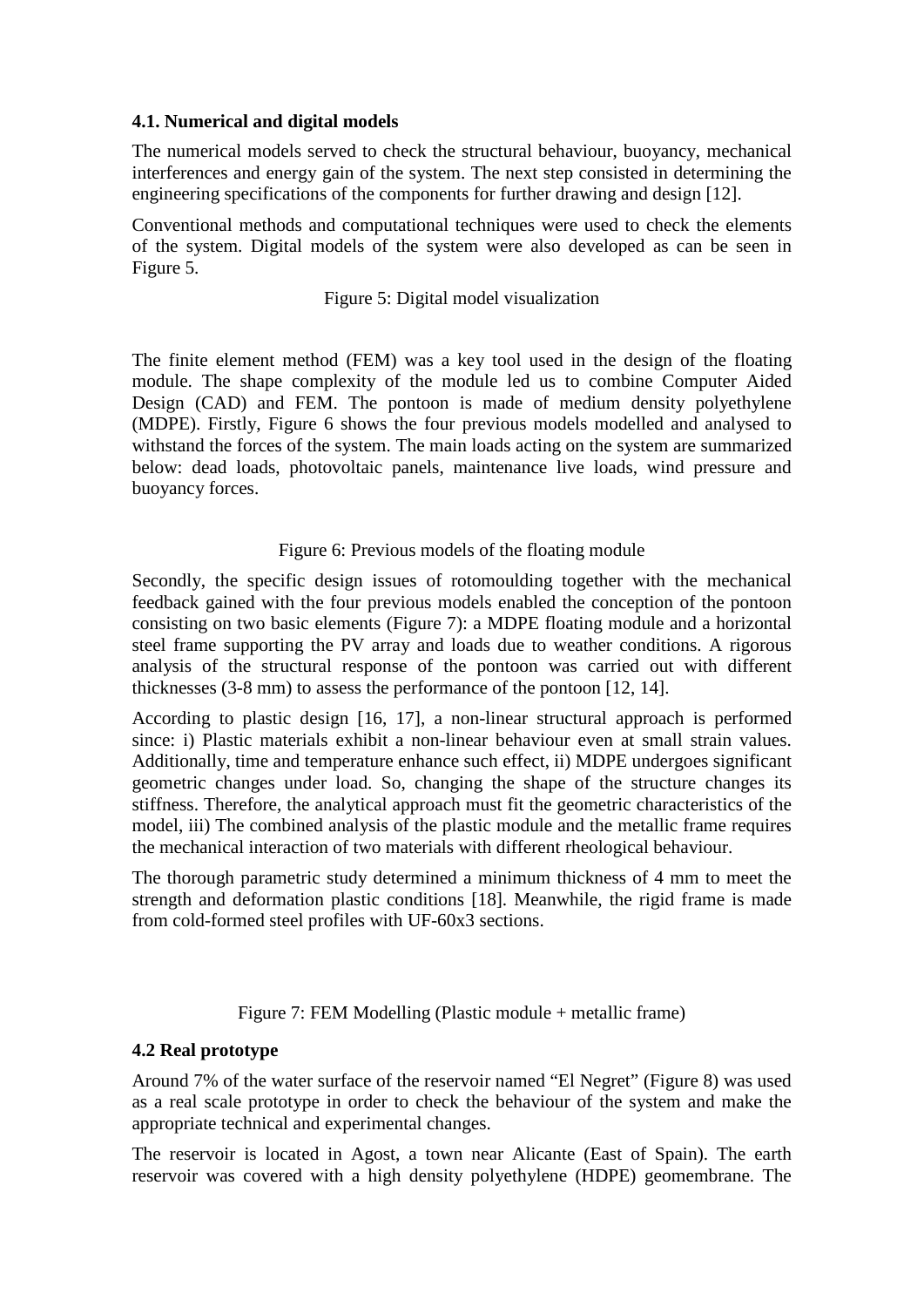reservoir has a slope section of 2.8 Horizontal/1.00 Vertical, maximum slope height of 5 m and maximum water storage capacity of  $20,000 \text{ m}^3$ .

The prototype was installed in August 2009 and up to now its global performance has been highly satisfactory. For a peak power of 22.27 kWp the yearly energy yield was 28,349 kWh which corresponds to a performance ratio of 71.45%.

The in-situ performance of the system has served to verify the feasibility of the solution as well as the following issues:

- Buoyancy conditions and free-draft measures under different load conditions.
- Efficient support of the modules on the reservoir slope, particularly at critical design points (vertex lines between planes).
- Mechanical behaviour of the system.
- Testing of different elastic joints in order to properly define loaddisplacement requirements.
- Cost estimation and assembling process.

Figure 8: Real model

# **5. ECONOMIC VIABILITY**

The experience served to estimate the real cost of the elements of the system. The figures in Table 3 are an illustration of the economic viability of a 100 kWp system.

Table 3: Estimated cost

The cost of the system is about 30 percent higher than that of a conventional gridconnected PV installation.

With the operation costs showed in Table 4, the profitability index obtained is 9.86%.

Table 4: Operation costs

Also a financial evaluation has been carried out considering a loan (10 years, 4.5%) for 80% of the investment, and an inflation index of 3% (Table 5 and Figure 9).

Table 5: Financial evaluation

The Net Present Value (NPV) at 5% is 149,179  $\epsilon$  and the Internal Rate of Return (IRR) 12.65%. Although, logically, the system is less profitable than a conventional grid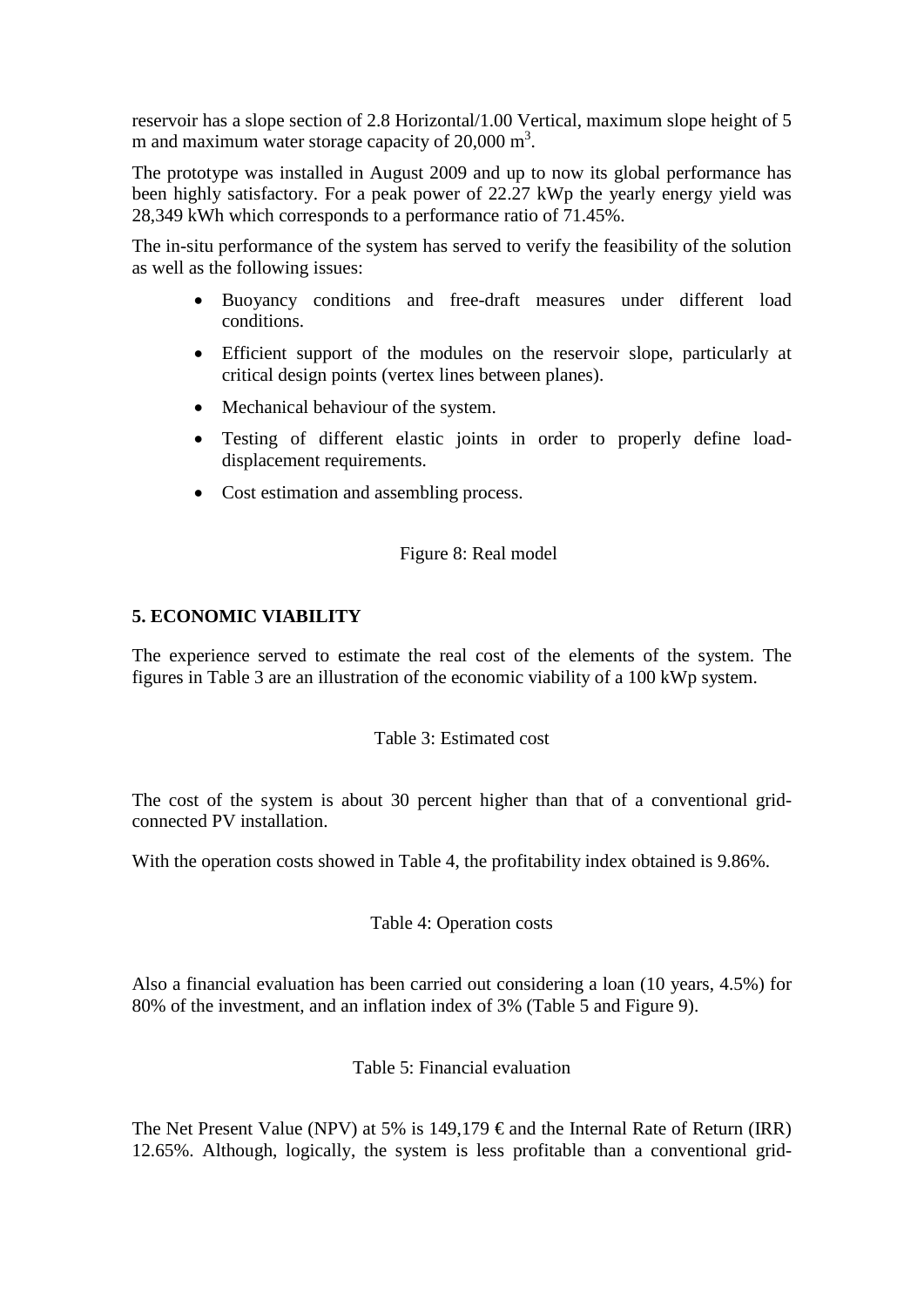connected PV installation, it keeps being profitable, even without quantifying the water savings.

Figure 9: Cumulative Net Cash Flows

## **6. FINAL REMARK**

At the time the prototype was developed, the Spanish government guaranteed a revenue of 0.29 Euro/kWh for 25 years, but later on bonus policy was eliminated. However, due to the continuous increase of electricity prices and declining prices of PV modules, the self-consumption is presented as an option increasingly promising for our system. In fact, we are focusign our latest research in this direction, although Spanish law does not regulate yet the self-consumption completely.

## **6. CONCLUSIONS**

The system is technically feasible and economically viable. In the near future, the surface of the reservoir will be totally covered with the floating system. The photovoltaic plant will become a source of income for the reservoir's owners. Additionally the system will help reduce water losses due to evaporation.

On the other hand, the system also contributes to more sustainable land management practices since a pre-existing water storage structure is used to install a photovoltaic plant instead of having to change the use of agricultural lands.

The Photovoltaic Floating Cover System (PFCS) described in this paper can be an efficient solution to certain agro-energetic policies and issues and to the need for water efficiency tools in the agricultural industry.

## **7. ACKNOWLEDGEMENTS**

We would like to thank CELEMIN ENERGY S.L. for the confidence placed in our research group.

The system described in this text is under patent process [18].

The English revision of this paper was funded by the Universidad Politécnica de Valencia, Spain.

#### **8. REFERENCES**

[1] Bengoechea JM, Pérez Cobos J, Pérez Parra J, López Segura JG. Evaluación de las pérdidas de agua de riego en el Campo de Dalías, Almería. *Symposium sobre el agua en Andalucía*. Córdoba, 1991.

[2] Martínez Álvarez V, González-Real MM, Baille A, Maestre Valero FJ, Gallego Elvira B. Regional Assessment of Evaporation from Agricultural Irrigation Reservoirs in a Semiarid Climate. *Agricultural Water Management* 2008; 95: 1056-1066.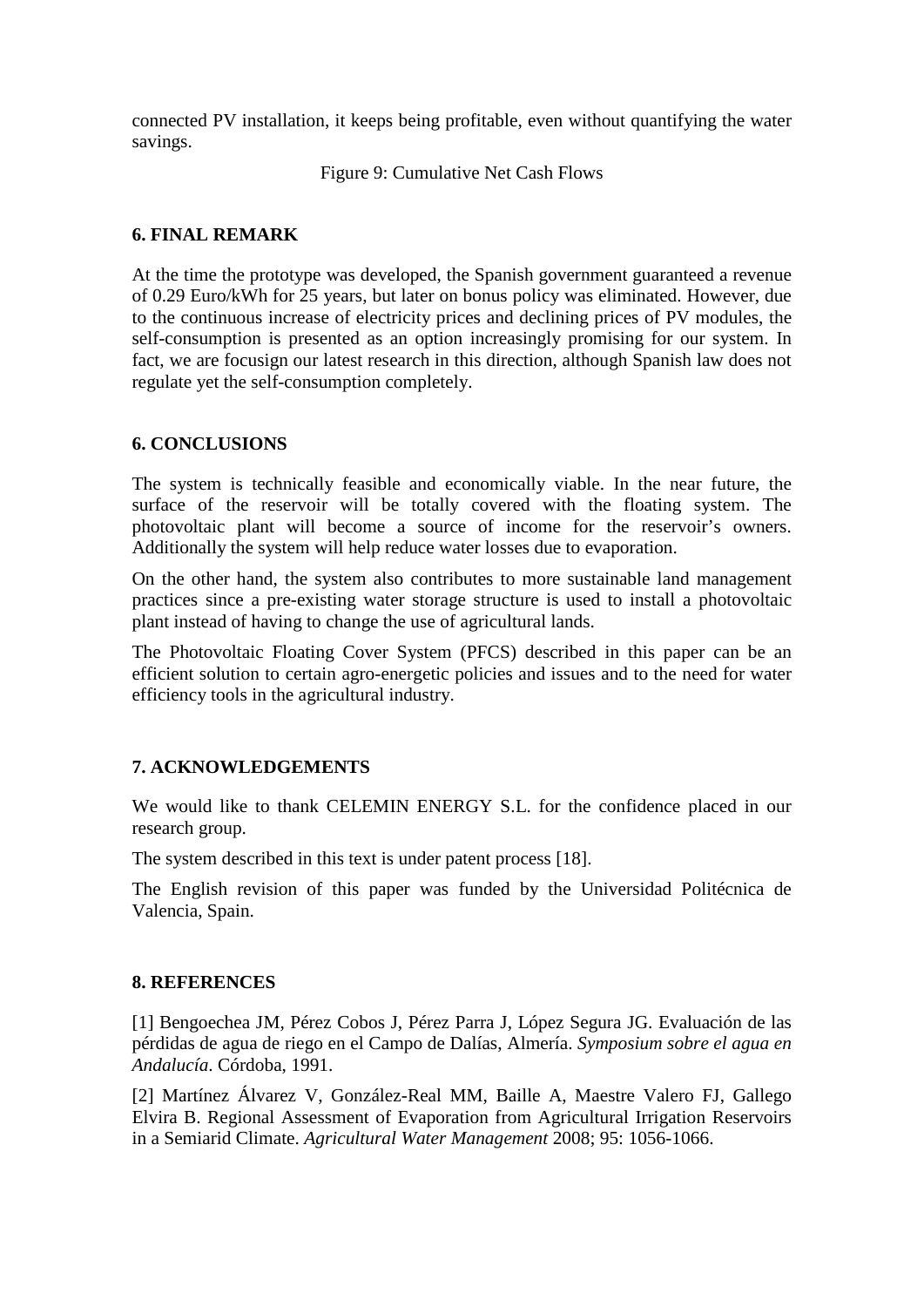[3] Craig I, Green A, Scobie M, Schmidt E. Controlling Evaporation Loss from Water Storages. NCEA Publication Nº 1000580/1. Queensland, 207 pp. 2005

[4] Gökbulak F, Özhan S. Water loss through evaporation from water surfaces of lakes and reservoirs in Turkey. *E-Water: Official publication of the European Water Association*. EWA, 2006.

[5] Morton FI. Evaporation research- a critical review and its lessons for the environmental sciencies. *Crit Rev Environ Sci Technol* 1994, 24: 237-280.

[6] Stanhill G. Is the Class-A evaporation pan still the most practical and accurate meteorological method for determining irrigation water requirements?. *Agric For Meteorol* 2002, 112:233-236.

[7] Hudson N.W. Soil and water conservation in semiarid regions. FAO Land and Water Conservation Service, Rome, 1987.

[8] Brown J.A.H. The potential for reducing open water evaporation losses: a review. Proceedings of the Hydrology and Water Resources Symposium, ANU, Camberra, Australia, 1988, pp 108-115.

[9] UNE 104426: Construcción de balsas cubiertas impermeabilizadas con geomembranas sintéticas. AENOR, 2008.

[10] Levy M. Preserving Our Water Resources. *Civil Engineering-ASCE* 2010, 80, 62- 67.

[11] Levy M. Saving the Blue Planet. In: Proceedings of the IASS Symposium on Evolution and Trends Analysis and Construction of Shell and Spatial Structures. Valencia, Domingo & Lázaro Eds., UPV, 2009.

[12] Redón Santafé, M. Diseño de un Sistema de Cubierta Flotante Fotovoltaica para Balsas de Riego. Tesis Doctoral. Universidad Politécnica de Valencia, 2011.

[13] Koerner R.M. Designing with geosynthetics. Pearson Prentice Hall, New Jersey, 2005.

[14] Redón M., Ferrer C., Ferrer C.M., Ferran J.J., Torregrosa J.B., Sanchez F.J. Photovoltaic Floating Cover system for reservoirs. In: Proceedings of the IABSE-IASS Symposium Taller, Longer, Lighter, London, Nethercot & Pellegrino Eds, 2011.

[15] Crawford R.J. Plastics Engineering. Butterworth-Heinemann, Oxford, 1998.

[16] Ehrenstein G.W. Polymeric Materials. Carl Hanser Verlag, Munich, 2001.

[17] Mascarenhas W. N., Ahrens C.H., Ogliari, A. Design criteria and safety factors for plastic components design. *Materials and Design* 2004; 25-3, 257-261.

[18] Floating Photovoltaic Cover System. Patent Publication Number: WO/2010/100291.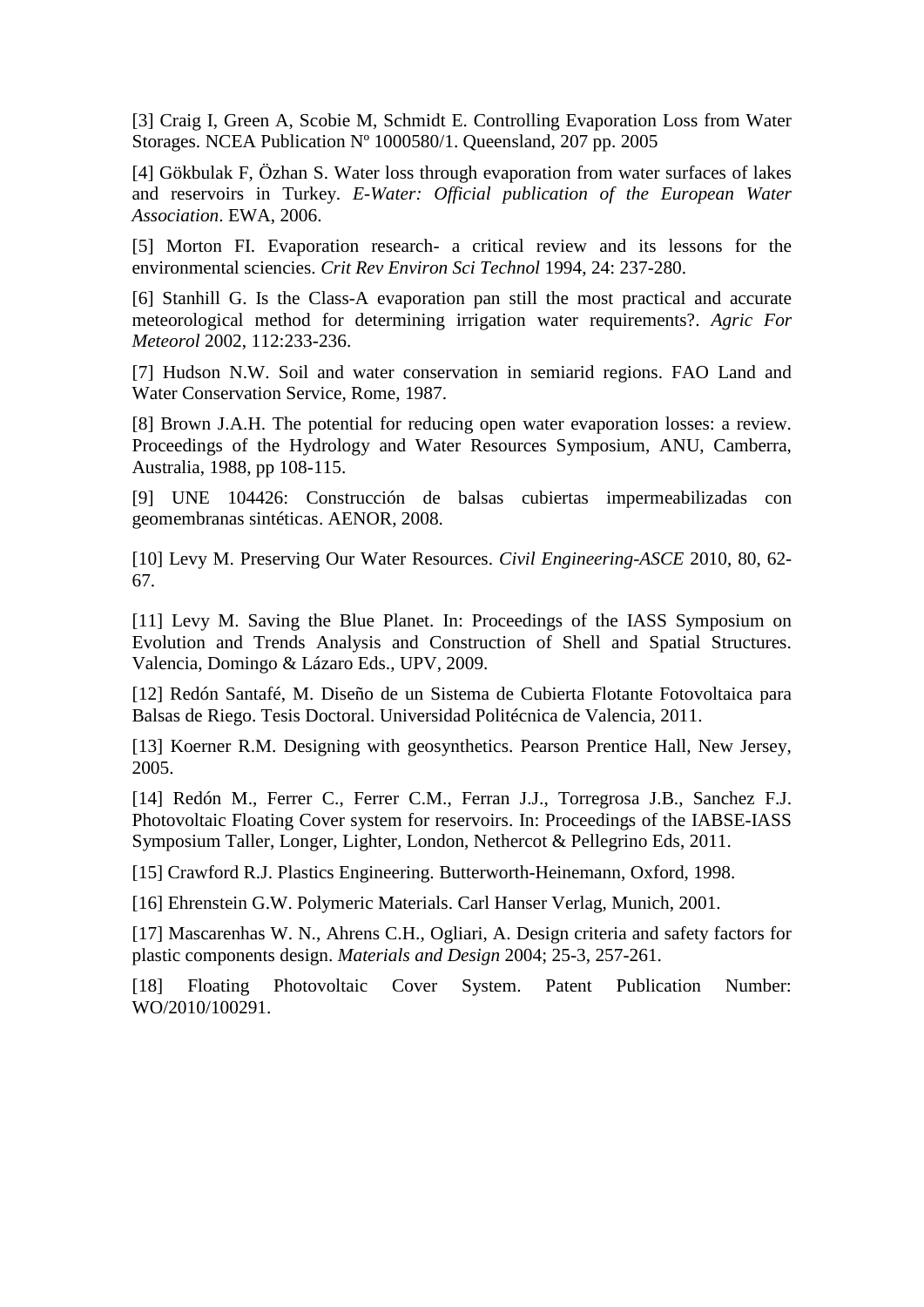| <b>Tilt</b><br>angle | <b>Number</b><br>of floating<br>modules<br>(2PV)<br>panels) | <b>Floating</b><br>module size<br>(Width x<br>length)<br>(m) | <b>Peak Power</b><br>installation<br>(kWp) | Peak<br><b>Power density</b><br>$(\text{Wp/m}^2)$ | <b>Energy yield</b><br>(kWh/m <sup>2</sup> )<br>year) |  |  |  |  |
|----------------------|-------------------------------------------------------------|--------------------------------------------------------------|--------------------------------------------|---------------------------------------------------|-------------------------------------------------------|--|--|--|--|
| $30^\circ$           | 652                                                         | $3.40 \times 2.00$                                           | 260.8                                      | 55.46                                             | 82.49                                                 |  |  |  |  |
| $15^{\circ}$         | 787                                                         | $2.20 \times 2.55$                                           | 314.8                                      | 65.55                                             | 104.27                                                |  |  |  |  |
| $10^{\circ}$         | 908                                                         | $2.20 \times 2.20$                                           | 363.2                                      | 74.16                                             | 114.89                                                |  |  |  |  |

Table 1: Number of photovoltaic units and power installed depending on the tilt angle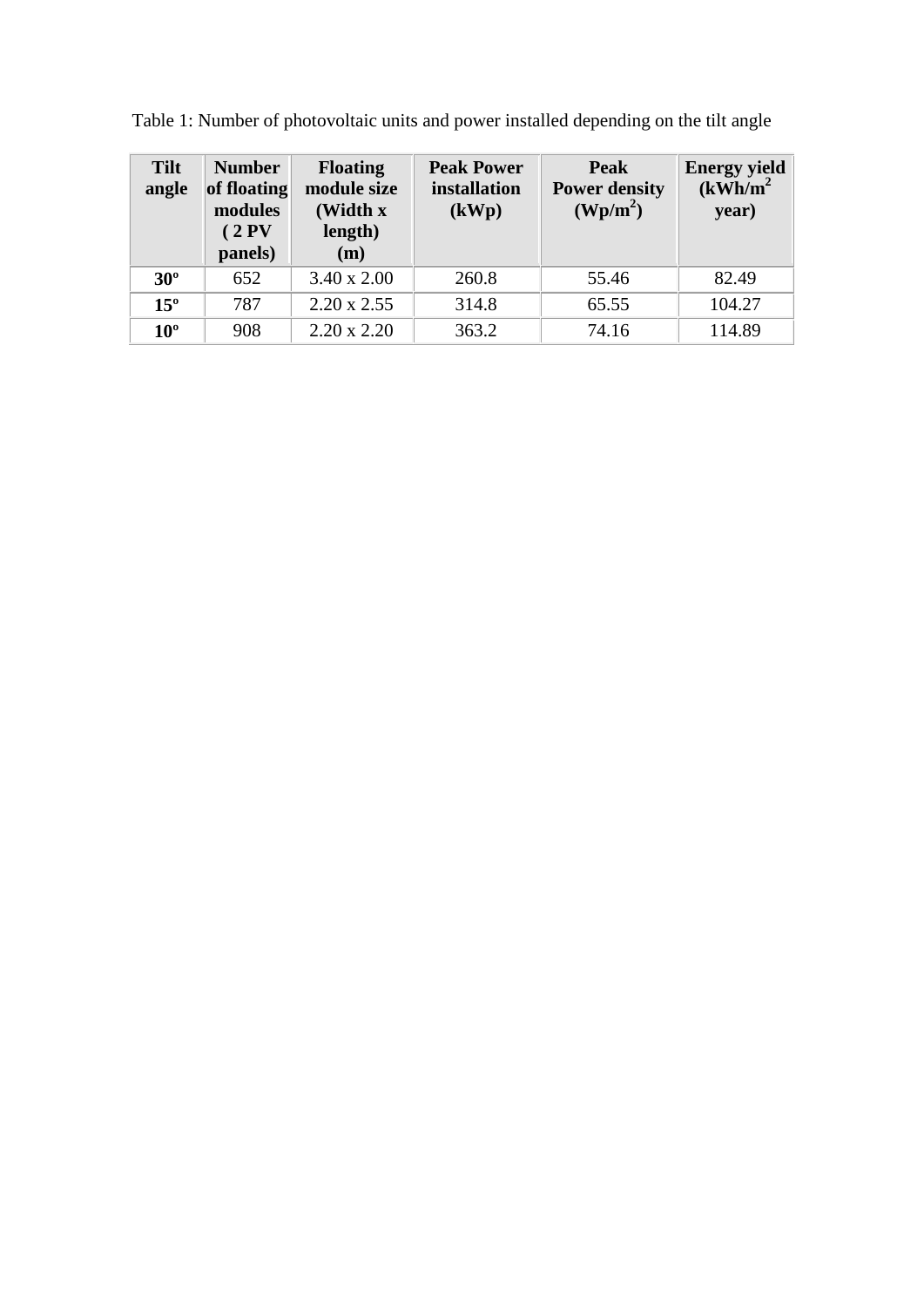| <b>Azimuth</b><br>rotation | <b>Peak Sun-</b><br><b>Hours</b><br>(PSH) | <b>Losses</b><br>regarding 0°<br>azimuth |
|----------------------------|-------------------------------------------|------------------------------------------|
| $0^{\circ}$                | 1,800                                     |                                          |
| 10 <sup>o</sup>            | 1,800                                     | 0.00%                                    |
| $20^{\circ}$               | 1,790                                     | $-0.56%$                                 |
| $30^\circ$                 | 1,780                                     | $-0.56%$                                 |
| $40^{\circ}$               | 1,770                                     | $-0.56%$                                 |
| $50^\circ$                 | 1,750                                     | $-1.13%$                                 |
| $60^\circ$                 | 1,730                                     | $-1.14%$                                 |

Table 2: Power loss vs. azimuth rotation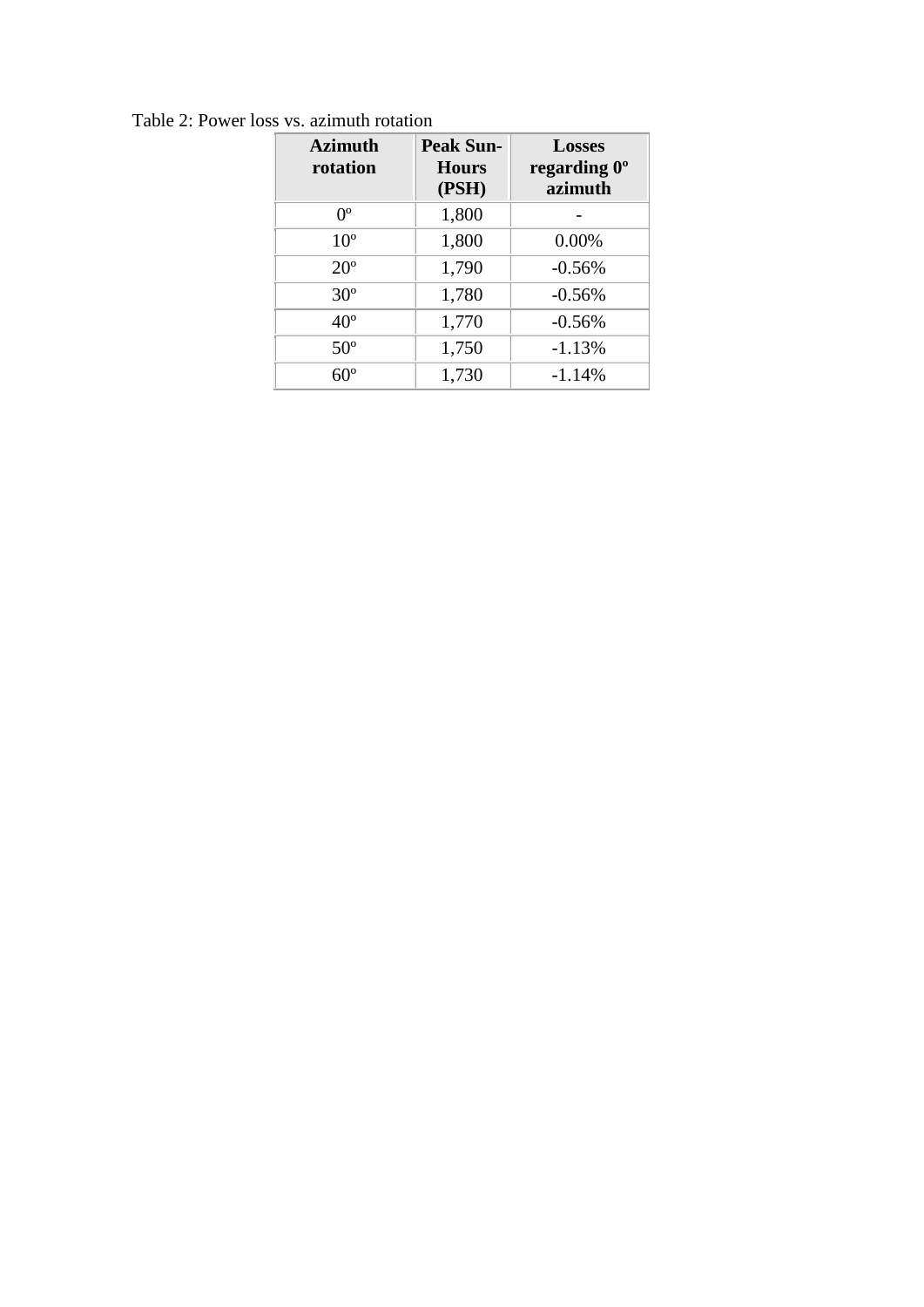Table 3: Estimated cost

| Concept                        |                | Cost $\bigoplus$ |
|--------------------------------|----------------|------------------|
| Platform                       |                |                  |
| Pontoons                       |                | 40755            |
| Pontoons transport             |                | 1045             |
| Structure                      |                | 19855            |
| Tensors                        |                | 3135             |
| Screws and rivets              |                | 564              |
| Assembly                       |                | 4180             |
|                                | Total platform | 69534            |
| Foundations and elastic joints |                |                  |
| Pilot foundation               |                | 7000             |
| Elastic joints                 |                | 6000             |
|                                | Total covering | 82534            |
| "Conventional" costs           |                |                  |
| Inverters                      |                | 19461            |
| Photovoltaic panels            |                | 140000           |
| Wiring                         |                | 19000            |
| Monitoring                     |                | 2000             |
| Security                       |                | 7000             |
| Engineering                    |                | 8300             |
| Health and safety on site      |                | 2000             |
| Quality control                |                | 800              |
|                                | Total          | 198561           |
| Overheads (15%)                |                | 42164            |
| Industrial profit (6%)         |                | 16866            |
| Total costs                    |                | 340126           |
|                                |                |                  |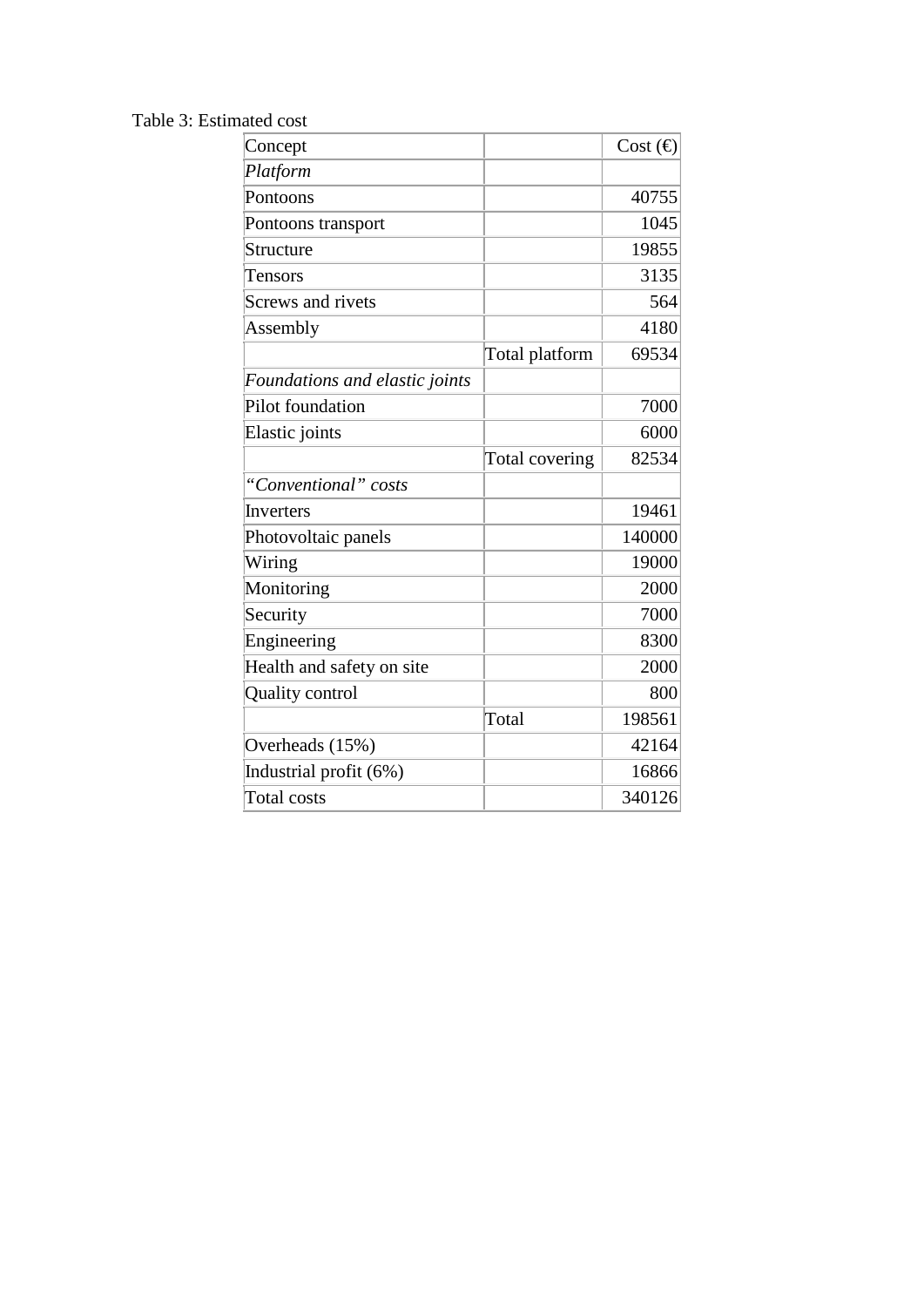# Table 4: Operation costs

| Energy production 135000 kWh |                               |
|------------------------------|-------------------------------|
| Gross income                 | $39150 \n∈$ year (0.29 € kWh) |
| Leasing                      | 1296 $\epsilon$ year          |
| Maintenance                  | 4320 $\epsilon$ year          |